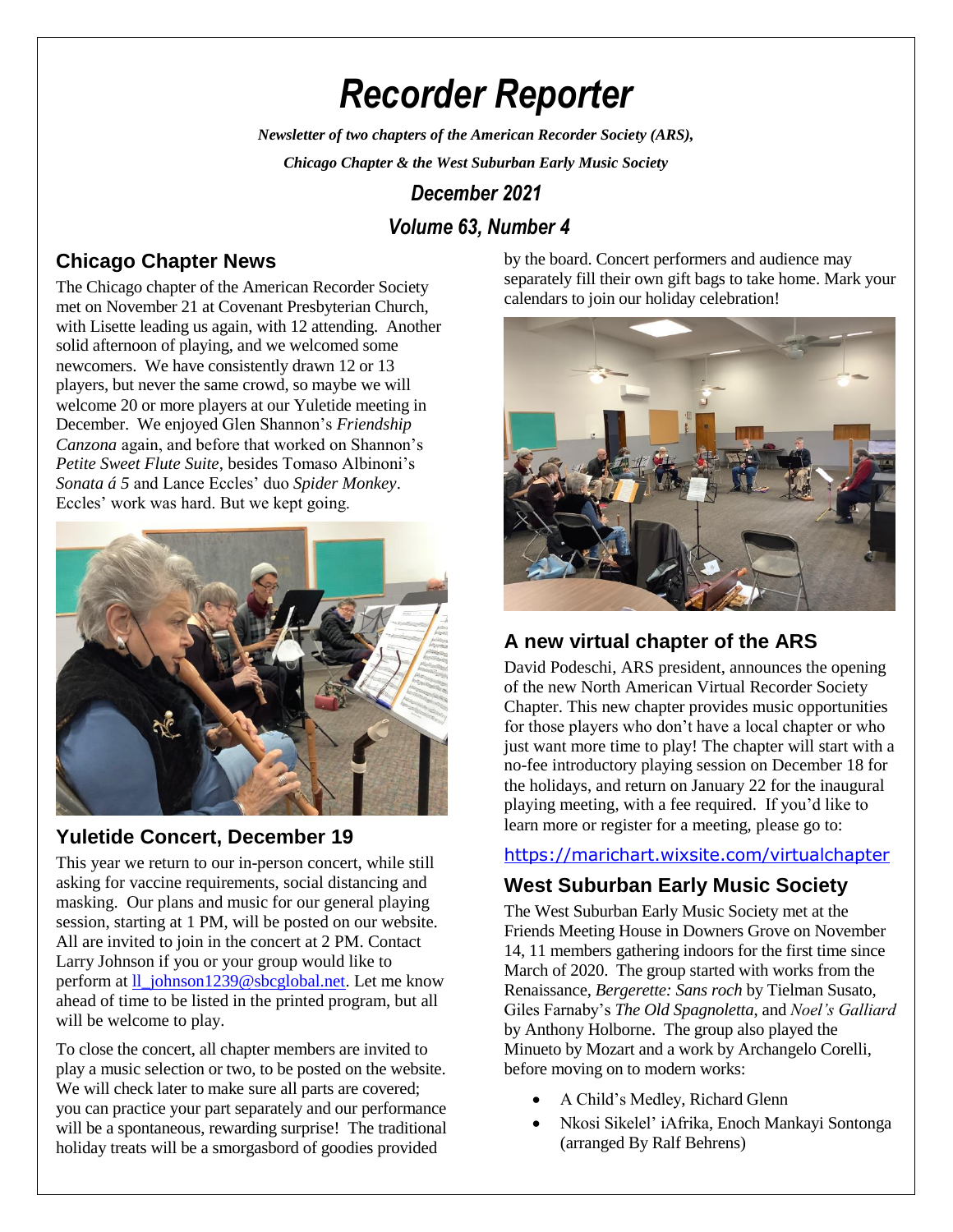- Morning has Broken, traditional Gaelic melody
- Dancing Butterflies, Tom Horn
- Carillon from Suite Francaise, Poulenc

We will meet again indoors on December 12th with Nancy Chabala leading us in holiday music. Please bring your vaccination card if this is your first time meeting with us indoors. Hope to see many of you on the 12th!— *Kathy Hall-Babis*

## **Free play-along concert**

The **Oregon Renaissance Band Trio**, Phil and Gayle Neuman and Laura Kuhlman, invite you to join them seasonal music on Zoom, Friday December 24 at 7 PM and Saturday December 25 at 10 AM (PT). The sessions are free, but donations to the Early Music Guild of Oregon will be accepted. You must register before the concert, and will receive music PDF files if you'd like to play along. The selections include interesting versions of Christmas tunes across the centuries, plus a jazz arrangement or two! Don't miss the chance to hear this incredibly talented trio, playing many of their own arrangements. To register and learn more, visit: <https://www.emgo.org/consort-christmas/>

# **Workshop opportunity in January**

Then, the **Oregon Renaissance Band Trio** returns in January with two new online consort classes, one for intermediate players and one for upper intermediate to advanced. Both meet twice a week (each weekly class is repeated) for 10 weeks. You play along with the trio on a wide variety of music, from Medieval to modern, for recorders and other wind and string instruments. For more details, visit:

#### <https://chicagorecorders.org/workshops/>

# **Antonio Vivaldi and his Musicians**

Antonio Vivaldi (1678-1741) was a little-known Catholic priest in Venice, nicknamed "Il Prete Ross," or "the red priest," for to his red hair. He was ordained in 1703, at age 25, but didn't prosper in liturgical service for very long. P. L. de Botsgelou observed, in 1800,

One day when Vivaldi was saying mass, a musical theme came into his mind. He at once left the altar where he was officiating and repaired to the sacristy to work out his theme, them he came back to finish the Mass. He was reported to the Inquisition, which luckily looked on him as a musician, that is, a madman, and merely forbade him to say any Mass from that time forward.

Well, other sources might suggest ill health (possibly asthma) as the reason for Vivaldi's failure as a cleric, but we do know that about the same time he was serving as

teacher, music director, and composer at an orphanage for girls, where he worked from 1703 to 1715 and again from 1723-1740.

In her article "A Priest and some Orphans Make Revolutionary Music" in the program notes for the Apollo's Fire *Vivaldi's Four Seasons Rediscovered* concert series in Chicago (October 2021), Jeannette Sorrell notes:

Venice in Vivaldi's time was already a tourist destination. The floating city's vibrant music and entertainment scene attracted European princes and British aristocrats by the hundreds. Eight opera houses flourished in Venice, but the biggest attraction of all was the famous Sunday evening concerts performed by—an orchestra of orphan girls.

Venice in Vivaldi's time had several thousand illegitimate and orphaned children, especially girls. Why? Because aristocratic Venetian men liked to keep mistresses. It was common, even acceptable. The city was home to over 10,000 elegant prostitutes, who generated much revenue for the city. Illegitimate babies could not be brought up in the marital home, so the city maintained several very large religious orphanages, or *ospedali*. Babies were deposited at the orphanages through the tiny door known as the *scaffetta*. Most of them were the daughters of noblemen, and their wealthy fathers took an interest in their welfare. Thus, the orphanages were well funded.

And so it was that when the young Antonio Vivaldi failed to cut the mustard as a priest, the church elders decided to send him to the *Ospedale della Pieta*, a large convent and girls' orphanage with an extraordinary emphasis on music. There he could be useful as a music teacher.

The girls at the Pieta played and studied music for hours every day. They may have been the most music-absorbed young people that history has known. Other than music and academic classes, they lived the lives of nuns. They were bound to silence and were not allowed to speak at meals or chat with each other at any time. As noted by a German tourist in 1730, the girls were not allowed to leave the orphanage unless they received a marriage proposal.

The Pieta had several orchestras of different levels. Vivaldi became the music master and composer for the most elite orchestra. Known as the *figlie del coro*, their public concerts every Sunday drew aristocratic tourists from far and wide, thus bringing in revenue that supported the orphanage. When Rousseau visited Venice, he wrote that the music at the orphanage had "no equal, either in Italy or the rest of the world."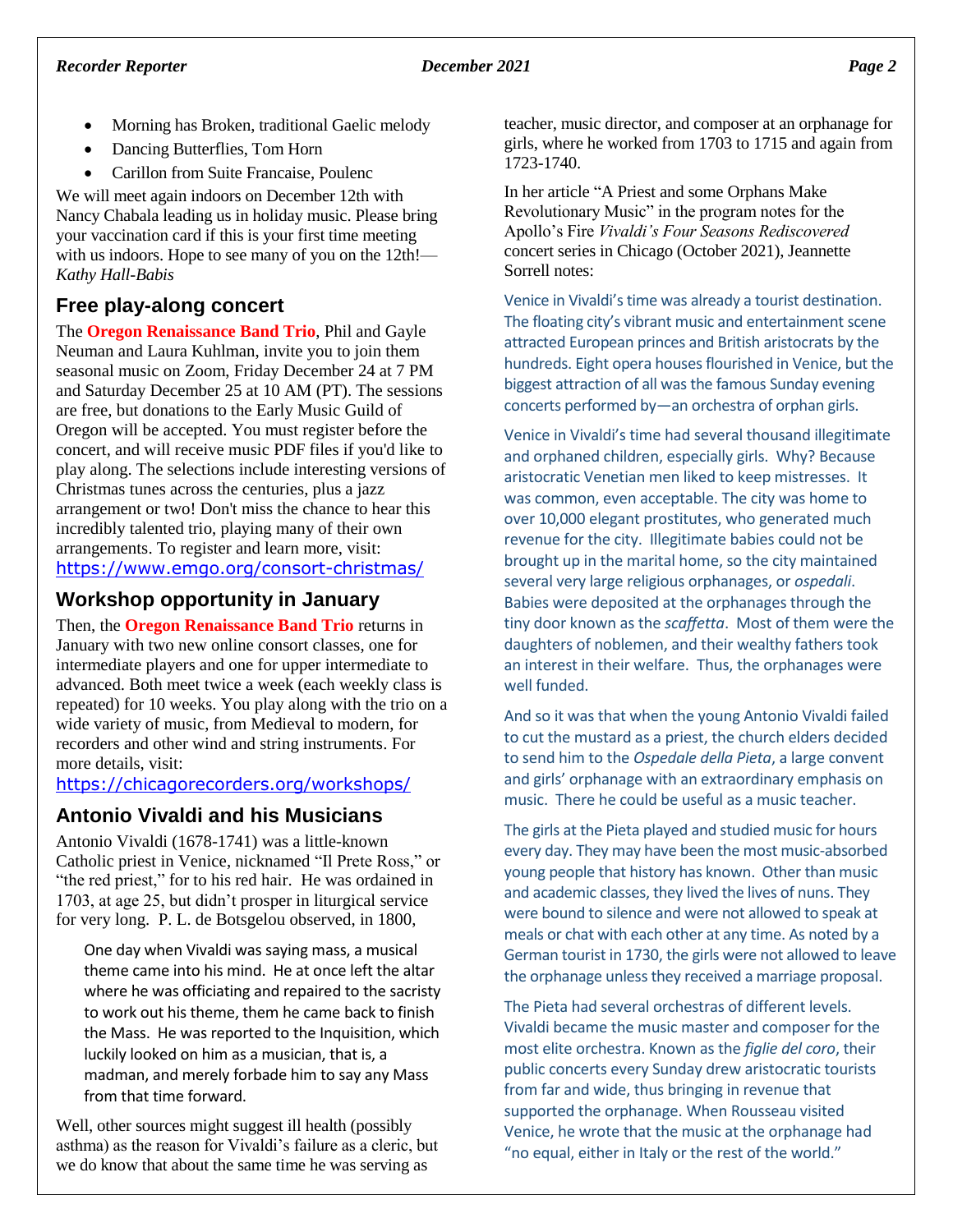#### *Recorder Reporter December 2021 Page 3*

The orphans for whom Vivaldi wrote his concertos had no identity other than their roles in the elite orchestra. They had no last names, and were known as "Marietta *dal Violino*" or "Bernadina *dal Violincello*." . . . Visitors were fascinated by the Pieta's all-female orchestras, because such a thing was unheard of in the rest of Europe. The girls, confined in a convent and punished if they spoke, gave world-class virtuoso performances. They knew that their two options in life were either to marry or remain at the convent and dedicate themselves to music and to the service of God. They needed to maintain pure and chaste reputations if they were to win a husband; however, women who gave public concerts were usually considered loose and disreputable. So the church elders found a solution. Vivaldi's orchestra performances could not be called "concerts." Instead, they were called Vespers services.

The girls performed behind a screen in a balcony above the audience. Audience members were not supposed to applaud, so they shuffled their feet in appreciation at the end of a virtuoso performance. The spectators peered in fascination at the gallery above, trying to see the girls better. Tourist after tourist commented regretfully that the girls were hidden. One complained that "however beautiful the girls may be, their melody is intercepted from the sight of the audience by a black gauze hung over the rails of the gallery in which they perform; it is transparent enough to show the figures of women, but not in the least their features and complexion." The girls often received proposals of marriage from wealthy gentlemen. However, any orphan at the Pieta who chose to marry was required to sign a contract saying that she would never perform as a musician again. She also had to return her instrument to the Pieta. This was how the Pieta maintained its standing as a leading tourist attraction of the world. Many of the girls turned down their marriage offers because they could not face the idea of living without music.

The British Broadcasting Corporation produced a concert of Vivaldi's *Gloria* at the Pieta, as an 18<sup>th</sup> century event:

<https://www.youtube.com/watch?v=cgaOVV4JQHA>

#### **Newberry Consort Welcome Back Gala**

The Newberry Consort held their annual fund raiser on October 30 at the Halim Time Museum in Evanston. The event marked the 35<sup>th</sup> anniversary for the early music ensemble. Artistic Directors David Douglass and Ellen Hargis announced that they were stepping down after 15 years, and they introduced the new director, [Liza](http://www.lizamalamut.com/) 

[Malamut.](http://www.lizamalamut.com/) The ensemble featured gamba and violin, a lute and a theorbo, sackbuts, cornetto, and voice, mostly 16<sup>th</sup> century music from the Italian Renaissance.



Ellen Hargis told us that this event was "a celebration of the return of live music," and it was indeed. We were delighted to hear the Newberry Consort live again for the first time in 18 months or more. We started out wearing masks, though as we sat down to dinner the masks disappeared and then mostly remained in our pockets after the eating and drinking was done.

At the end of the program the director of the Consort invited us to join them in singing the refrain for "Toss the Pot" by Thomas Ravenscroft (1588-1635). And we were told that as this was a drinking song, and as we were celebrating, we should belt the chorus out. We agreed. So a group of fully vaccinated early music lovers (most of us past 60) filling a banquet facility, and mostly not wearing masks, lustily sang this refrain four or five times:

> Toss the pot, toss the pot Let us be merry And drink till our cheeks be As red as a cherry

It felt really good to sing together, and felt better to have someone else tell us that singing together was OK. I could have worse habits that constantly hoping for a return to the life we knew before March 2020, and continuing to hope even as hopes were not just dashed, but stomped on with mad glee, over and over again. Still, hope. This fall we began to celebrate what has been restored to us as 2021 draws to a close. [A virus expert](https://www.nytimes.com/2021/11/20/health/covid-mask-mandate.html?campaign_id=9&emc=edit_nn_20211121&instance_id=45964&nl=the-morning®i_id=63196483&segment_id=75001&te=1&user_id=902510b17c161670925d265c96da7fc0) at the University of Pittsburgh told the New York Times "maybe in February, we can say goodbye to masks." So we also look forward to returning to the musical life we have shared for many years.

Founded in 1986 by University of Chicago musicologist Howard Mayer Brown, and initially affiliated with the Newberry Library, the Newberry Consort is devoted to